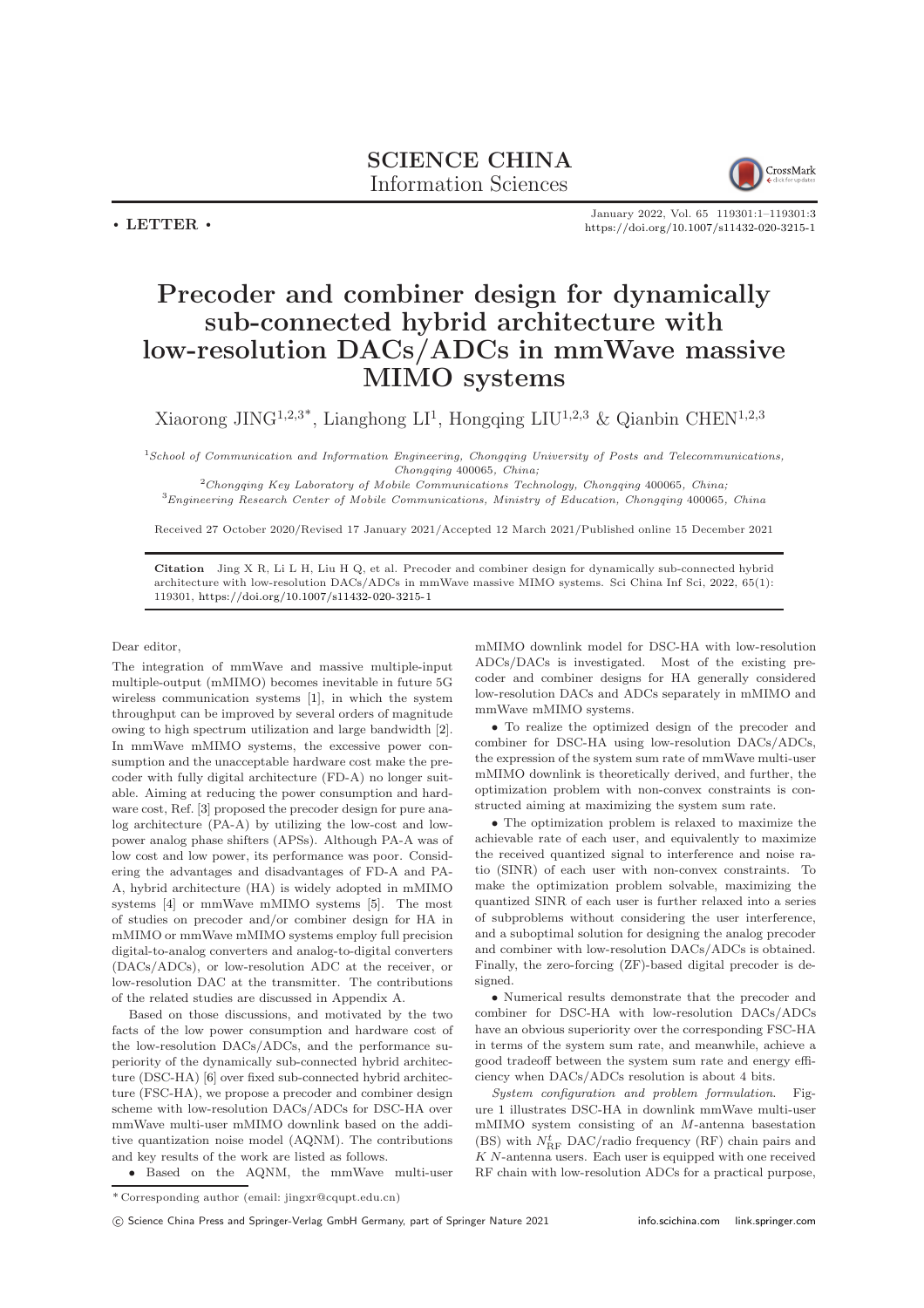<span id="page-1-0"></span>

Figure 1 (Color online) Multi-user mmWave mMIMO downlink for DSC-HA (PA and LNA represent the power and low noise amplifiers).

and let  $U = \{1, 2, ..., K\}$  denote the set of K users. Owing to the limited RF resources,  $N_{\text{RF}}^{t}$  is equal to K.

$$
\begin{split} \text{SINR}_{k}^{q} &= \left\{ \frac{\alpha^{3} P}{K} \Big| \left( \boldsymbol{w}^{k} \right)^{\text{H}} \boldsymbol{H}_{k} \boldsymbol{F}_{\text{RF}} \boldsymbol{f}_{\text{BB}}^{k} \Big|^{2} \right\} \\ & \Big/ \left\{ \frac{\alpha^{2} P}{K} \sum_{j \neq k} \Big| \left( \boldsymbol{w}^{k} \right)^{\text{H}} \boldsymbol{H}_{k} \boldsymbol{F}_{\text{RF}} \boldsymbol{f}_{\text{BB}}^{j} \Big|^{2} \right. \\ & \left. + \frac{\eta \alpha^{2} P}{K} \Big| \left( \boldsymbol{w}^{k} \right)^{\text{H}} \boldsymbol{H}_{k} \boldsymbol{F}_{\text{RF}} \boldsymbol{f}_{\text{BB}}^{k} \Big|^{2} + \sigma_{\eta_{q_D,k}}^{2} + \sigma_{\eta_{k}}^{2} \right\}. \end{split} \tag{1}
$$

For the kth user, the quantized SINR is denoted by [\(1\)](#page-1-1), where the definitions of notations are presented in Appendix B.

The achievable rate of the kth user is  $R_k = \log_2(1$  $+\text{SINR}_{k}^{q}$ ). Therefore, to maximize the system sum rate of the mmWave multi-user mMIMO system for DSC-HA, an optimization problem is formulated as

$$
\begin{aligned} \mathbf{P1} &:\arg\max_{\mathbf{F}_{\text{RF}}, \mathbf{F}_{\text{BB}}, \mathbf{W}} \sum_{k=1}^{K} R_k \\ \text{s.t. } |\mathbf{F}_{\text{RF}}(m, k)| &= \begin{cases} \n\frac{1}{\sqrt{N_{\text{sub}}^k}}, & \text{if } \mathbf{F}_{\text{RF}}(m, k) \neq 0, \\ \n0, & \text{if } \mathbf{F}_{\text{RF}}(m, k) = 0, \n\end{cases} \\ \n\sum_{k=1}^{K} |\mathbf{F}_{\text{RF}}(m, k)| &= \frac{1}{\sqrt{N_{\text{sub}}^k}}, \ \forall \, m, \n\end{aligned}
$$

$$
\sum_{m=1}^{M} |\mathbf{F}_{\text{RF}}(m,k)|^2 = 1, \ \forall k,
$$
  

$$
|\mathbf{W}(n,k)| = \frac{1}{\sqrt{N}}, \ \forall n,k,
$$
  

$$
||\mathbf{F}_{\text{RF}} \mathbf{F}_{\text{BB}}||_F^2 = K.
$$
 (2)

In the optimization problem P1, the second and third constraints respectively guarantee that each antenna is only connected to an RF chain, and that the kth RF chain is connected with  $N_{sub}^k$  transmit antennas in DSC-HA.

Proposed precoder and combiner design scheme. The direct solution of the maximization problem P1 is neither practical nor tractable. First, it is hard to optimize the system sum rate in terms of many parameters, which will involve a huge computational complexity. Second, the equality constraints on  $|F_{\text{RF}}(i,k)|$  and  $|W(n,k)|$  are non-convex

and hard to deal with. Therefore, we decompose the original problem into a series of sub-problems and seek a suboptimal solution. First, joint implementation of the transmit antennas grouping and the candidate analog precoding vector design under constrained conditions is performed. After that, the candidate combining vector is designed, and further the ultimately optimized analog precoding and combining vectors are determined. Finally, with the equivalent channel matrix after analog precoding and combining, the digital precoder is obtained. The detailed solution process is provided in Appendix C, and the corresponding steps of the precoder and combiner design are also summarized in Algorithm C1 of Appendix C. Moreover, the system energy efficiency of the proposed precoder and combiner for DSC-HA with low-resolution DACs/ADCs is analyzed in Appendix D.

<span id="page-1-1"></span>Numerical results. Numerical simulations and performance analysis are presented in Appendix E.

Conclusion. In this study, based on AQNM, the precoder and combiner designs for DSC-HA with low-resolution DACs/ADCs were investigated for mmWave multi-user mMIMO systems. In the proposed scheme, in order to ensure the reasonable system power consumption and hardware cost, DACs and ADCs with low resolution are considered at both the transmitter and receiver. Our results revealed that the proposed precoder and combiner design for DSC-HA with low-resolution DACs/ADCs achieves a good system sum rate and energy efficiency when the resolution is 4 (bits). At a relatively high signal-to-noise ratio (SNR), much higher energy efficiency is achieved for DSC-HA with low-resolution DACs/ADCs than that for FD-A and the corresponding FSC-HA, meanwhile, DSC-HA with low resolution DACs/ADCs has a significant superiority over the corresponding FSC-HA in terms of system sum rate.

In the present study, the dynamic connection network in DSC-HA is realized by an ideal switch network without considering the impedance matching problem required in the practical circuit design [\[7\]](#page-2-7). Thereby, introducing impedance matching problem into the optimization design of the precoder and combiner design for DSC-HA with low-resolution DACs/ADCs for mmWave multi-user mMIMO systems is envisioned as future work.

Acknowledgements This work was jointly supported by National Natural Science Foundation of China (Grant No. 61701062), Chongqing Research Program of Basic Research and Frontier Technology (Grant No. cstc2019jcyj-msxmX0079), and Program for Changjiang Scholars and Innovative Research Team in University (Grant No. IRT16R72).

Supporting information Appendixes A–E. The supporting information is available online at <info.scichina.com> and [link.](link.springer.com)